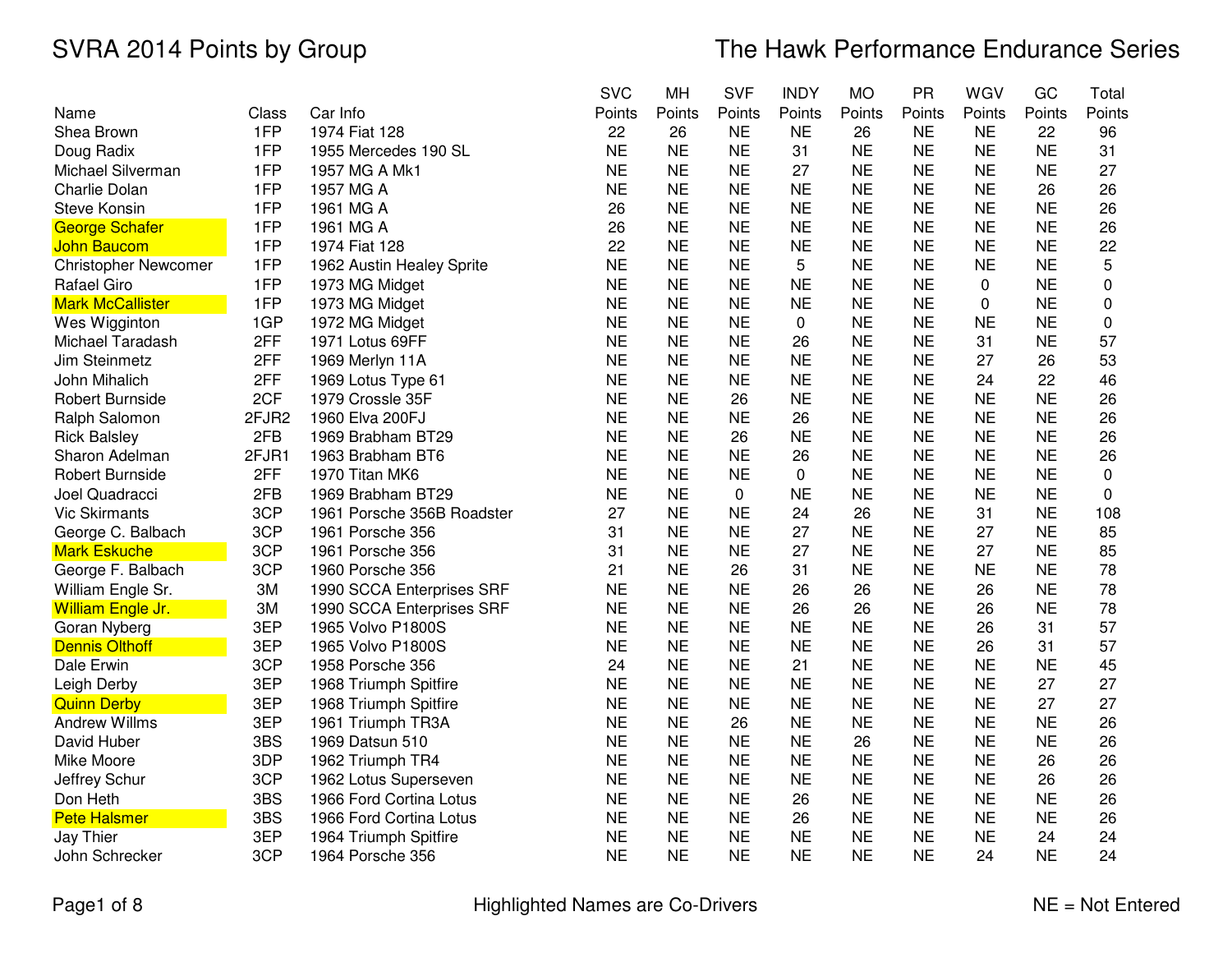|                         |       |                                     | <b>SVC</b> | MH        | <b>SVF</b> | <b>INDY</b>  | <b>MO</b> | <b>PR</b> | WGV         | GC        | Total       |
|-------------------------|-------|-------------------------------------|------------|-----------|------------|--------------|-----------|-----------|-------------|-----------|-------------|
| Name                    | Class | Car Info                            | Points     | Points    | Points     | Points       | Points    | Points    | Points      | Points    | Points      |
| Ron Goodman             | 3CP   | 1962 Porsche 356                    | <b>NE</b>  | <b>NE</b> | <b>NE</b>  | 22           | <b>NE</b> | <b>NE</b> | <b>NE</b>   | <b>NE</b> | 22          |
| <b>Tim Baker</b>        | 3CP   | 1962 Porsche 356                    | 22         | <b>NE</b> | <b>NE</b>  | <b>NE</b>    | <b>NE</b> | <b>NE</b> | <b>NE</b>   | <b>NE</b> | 22          |
| <b>Rick Gurolnick</b>   | 3CP   | 1960 Porsche 356 Roadster           | <b>NE</b>  | <b>NE</b> | <b>NE</b>  | <b>NE</b>    | 22        | <b>NE</b> | <b>NE</b>   | <b>NE</b> | 22          |
| Mike Zubko              | 3CP   | 1961 Porsche 356                    | <b>NE</b>  | <b>NE</b> | <b>NE</b>  | <b>NE</b>    | <b>NE</b> | <b>NE</b> | 22          | <b>NE</b> | 22          |
| Stephen Hunter          | 3EP   | 1959 Porsche 356A                   | <b>NE</b>  | <b>NE</b> | <b>NE</b>  | <b>NE</b>    | <b>NE</b> | <b>NE</b> | 22          | <b>NE</b> | 22          |
| <b>Dick Hyland</b>      | 3EP   | 1959 Porsche 356A                   | <b>NE</b>  | <b>NE</b> | <b>NE</b>  | <b>NE</b>    | <b>NE</b> | <b>NE</b> | 22          | <b>NE</b> | 22          |
| David Withers           | 3CP   | 1960 Porsche 356B Coupe             | <b>NE</b>  | <b>NE</b> | <b>NE</b>  | 20           | <b>NE</b> | <b>NE</b> | <b>NE</b>   | <b>NE</b> | 20          |
| <b>Melvin Andrews</b>   | 3DP   | 1970 Porsche 914/4                  | <b>NE</b>  | <b>NE</b> | <b>NE</b>  | $\mathbf{0}$ | <b>NE</b> | <b>NE</b> | <b>NE</b>   | <b>NE</b> | $\mathbf 0$ |
| <b>Frank Farrell</b>    | 3BS   | 1972 Alfa Romeo Berlina             | <b>NE</b>  | <b>NE</b> | <b>NE</b>  | 0            | <b>NE</b> | <b>NE</b> | <b>NE</b>   | <b>NE</b> | 0           |
| <b>Greg Seferian</b>    | 3BS   | 1972 Alfa Romeo Berlina             | <b>NE</b>  | <b>NE</b> | <b>NE</b>  | $\Omega$     | <b>NE</b> | <b>NE</b> | <b>NE</b>   | <b>NE</b> | 0           |
| Jay Iliohan             | 3     | 1968 Alfa Romeo T33/2               | <b>NE</b>  | <b>NE</b> | <b>NE</b>  | <b>NE</b>    | <b>NE</b> | <b>NE</b> | $\mathbf 0$ | <b>NE</b> | 0           |
| <b>Vic Skirmants</b>    | 3CP   | 1960 Porsche 356B Coupe             | <b>NE</b>  | <b>NE</b> | <b>NE</b>  | $\mathbf 0$  | <b>NE</b> | <b>NE</b> | <b>NE</b>   | <b>NE</b> | 0           |
| Gene Giorgini           | 3DP   | 1973 Porsche 914/4                  | <b>NE</b>  | <b>NE</b> | <b>NE</b>  | <b>NE</b>    | <b>NE</b> | <b>NE</b> | 0           | <b>NE</b> | 0           |
| Mark Heinzelman         | 3DP   | 1973 Porsche 914/4                  | <b>NE</b>  | <b>NE</b> | <b>NE</b>  | <b>NE</b>    | <b>NE</b> | <b>NE</b> | 0           | <b>NE</b> | $\mathbf 0$ |
| <b>David Neidell</b>    | 4CM   | 1959 Kellison J-5                   | <b>NE</b>  | <b>NE</b> | <b>NE</b>  | 26           | <b>NE</b> | <b>NE</b> | 26          | <b>NE</b> | 52          |
| <b>Alfred Schwacke</b>  | 4BP   | 1955 Chevrolet Corvette             | <b>NE</b>  | <b>NE</b> | <b>NE</b>  | 26           | <b>NE</b> | <b>NE</b> | <b>NE</b>   | <b>NE</b> | 26          |
| <b>Scott Young</b>      | 4CM   | 1959 Kellison J-5                   | <b>NE</b>  | <b>NE</b> | <b>NE</b>  | 26           | <b>NE</b> | <b>NE</b> | <b>NE</b>   | <b>NE</b> | 26          |
| Patrick Bean            | 4BP   | 1959 Astin Martin DB4               | 26         | <b>NE</b> | <b>NE</b>  | <b>NE</b>    | <b>NE</b> | <b>NE</b> | <b>NE</b>   | <b>NE</b> | 26          |
| James Roth              | 45FM  | 1962 Lotus 23B                      | <b>NE</b>  | <b>NE</b> | <b>NE</b>  | <b>NE</b>    | <b>NE</b> | <b>NE</b> | 0           | <b>NE</b> | $\mathbf 0$ |
| <b>Byron Sanborn</b>    | 45FM  | 1962 Lotus 23B                      | <b>NE</b>  | <b>NE</b> | <b>NE</b>  | <b>NE</b>    | <b>NE</b> | <b>NE</b> | 0           | <b>NE</b> | 0           |
| <b>Baxter Phillips</b>  | 4FM   | 1956 Lotus XI                       | <b>NE</b>  | <b>NE</b> | <b>NE</b>  | $\pmb{0}$    | <b>NE</b> | <b>NE</b> | <b>NE</b>   | <b>NE</b> | $\mathbf 0$ |
| <b>Travis Engen</b>     | 5FM   | 1962 Lotus 23B                      | 26         | <b>NE</b> | 26         | 27           | <b>NE</b> | <b>NE</b> | <b>NE</b>   | <b>NE</b> | 79          |
| David Putz              | 5BSR  | 1971 Royale RP4A                    | <b>NE</b>  | <b>NE</b> | 26         | 26           | <b>NE</b> | <b>NE</b> | <b>NE</b>   | <b>NE</b> | 52          |
| Ken Mennella            | 5GTR  | 1963 Chevrolet Corvette GSRep       | <b>NE</b>  | <b>NE</b> | <b>NE</b>  | <b>NE</b>    | 22        | <b>NE</b> | <b>NE</b>   | 26        | 48          |
| Roy Walzer              | 5FM   | 1963 Lotus 23B                      | <b>NE</b>  | <b>NE</b> | <b>NE</b>  | 31           | <b>NE</b> | <b>NE</b> | <b>NE</b>   | <b>NE</b> | 31          |
| Michael Kaleel          | 5FM   | 1964 Lotus 23B                      | <b>NE</b>  | <b>NE</b> | <b>NE</b>  | 5            | <b>NE</b> | <b>NE</b> | 26          | <b>NE</b> | 31          |
| Walo Bertschinger       | 5GT   | 1966 Chevrolet Corvette Grand Sport | <b>NE</b>  | <b>NE</b> | <b>NE</b>  | 26           | <b>NE</b> | <b>NE</b> | <b>NE</b>   | <b>NE</b> | 26          |
| <b>Robert Boller</b>    | 5BSR  | 1963 Lotus 23B                      | 26         | <b>NE</b> | <b>NE</b>  | <b>NE</b>    | <b>NE</b> | <b>NE</b> | <b>NE</b>   | <b>NE</b> | 26          |
| <b>Josh Boller</b>      | 5BSR  | 1963 Lotus 23B                      | 26         | <b>NE</b> | <b>NE</b>  | <b>NE</b>    | <b>NE</b> | <b>NE</b> | <b>NE</b>   | <b>NE</b> | 26          |
| Michael Kaleel          | 5FM   | 1964 Lotus 23B                      | <b>NE</b>  | <b>NE</b> | <b>NE</b>  | <b>NE</b>    | <b>NE</b> | <b>NE</b> | 26          | <b>NE</b> | 26          |
| Michael Zappa           | 5GTR  | 1966 Ford GT40R                     | <b>NE</b>  | <b>NE</b> | <b>NE</b>  | <b>NE</b>    | 26        | <b>NE</b> | <b>NE</b>   | <b>NE</b> | 26          |
| <b>Chris Zappa</b>      | 5GTR  | 1966 Ford GT40R                     | <b>NE</b>  | <b>NE</b> | <b>NE</b>  | <b>NE</b>    | 26        | <b>NE</b> | <b>NE</b>   | <b>NE</b> | 26          |
| Mac McCombs             | 5GTR  | 1968 Superpformance GT40R           | <b>NE</b>  | <b>NE</b> | <b>NE</b>  | <b>NE</b>    | <b>NE</b> | <b>NE</b> | <b>NE</b>   | 22        | 22          |
| <b>Harry McPhearson</b> | 5GTR  | 1968 Superpformance GT40R           | <b>NE</b>  | <b>NE</b> | <b>NE</b>  | <b>NE</b>    | <b>NE</b> | <b>NE</b> | <b>NE</b>   | 22        | 22          |
| Peter McLaughlin        | 5FM   | 1962 Lotus 23B                      | 0          | <b>NE</b> | <b>NE</b>  | <b>NE</b>    | <b>NE</b> | <b>NE</b> | <b>NE</b>   | <b>NE</b> | 0           |
| Shannon Ivey            | 6TA   | 1967 Chevrolet Camaro SS            | <b>NE</b>  | <b>NE</b> | <b>NE</b>  | 26           | 26        | <b>NE</b> | 52          | 26        | 130         |
| <b>Todd Treffert</b>    | 6GTU  | 1973 Porsche 911                    | 26         | <b>NE</b> | 26         | 5            | <b>NE</b> | <b>NE</b> | 26          | <b>NE</b> | 83          |
| John Cloud              | 6MP   | 1998 Ford Mustang Cobra             | <b>NE</b>  | <b>NE</b> | <b>NE</b>  | 26           | 5         | <b>NE</b> | <b>NE</b>   | 26        | 57          |
| <b>William Foster</b>   | 6MP   | 1995 Ford Mustang                   | 22         | <b>NE</b> | <b>NE</b>  | <b>NE</b>    | 31        | <b>NE</b> | <b>NE</b>   | <b>NE</b> | 53          |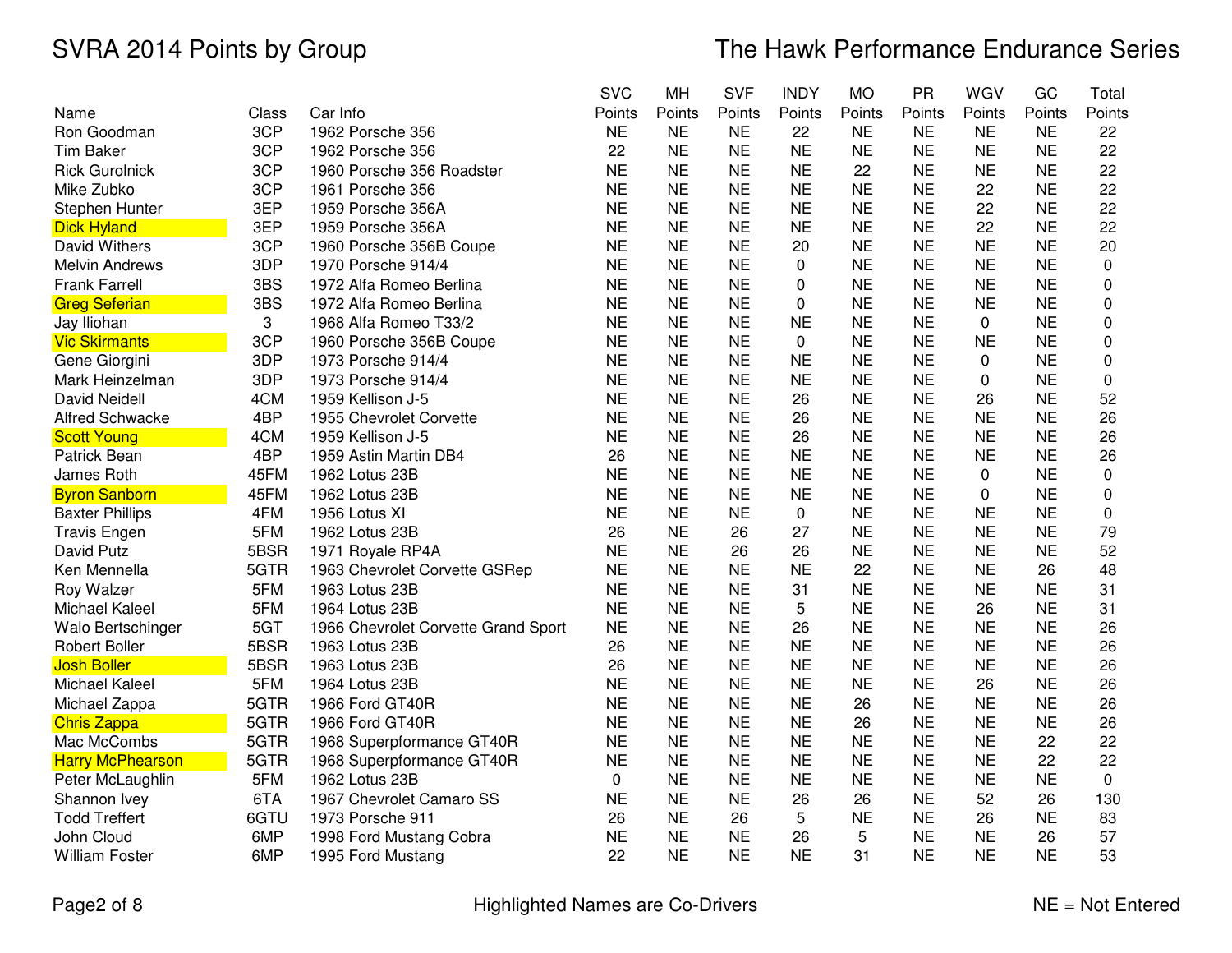|                         |                  |                                  | <b>SVC</b> | MH        | <b>SVF</b>  | <b>INDY</b> | <b>MO</b> | PR        | WGV       | GC        | Total  |
|-------------------------|------------------|----------------------------------|------------|-----------|-------------|-------------|-----------|-----------|-----------|-----------|--------|
| Name                    | Class            | Car Info                         | Points     | Points    | Points      | Points      | Points    | Points    | Points    | Points    | Points |
| <b>Richard Cloutier</b> | 6GT <sub>2</sub> | 1965 Ford Mustang                | <b>NE</b>  | <b>NE</b> | <b>NE</b>   | 26          | <b>NE</b> | <b>NE</b> | 26        | <b>NE</b> | 52     |
| Michael Defenbau        | 6GTO             | 1973 Porsche 911 RSR             | 26         | <b>NE</b> | <b>NE</b>   | 26          | <b>NE</b> | <b>NE</b> | <b>NE</b> | <b>NE</b> | 52     |
| David Hutchings         | 6GTU             | 1972 Porsche 911                 | <b>NE</b>  | <b>NE</b> | <b>NE</b>   | 27          | <b>NE</b> | <b>NE</b> | 19        | <b>NE</b> | 46     |
| <b>Tom Shelton</b>      | 6BP              | 1966 Shelby GT350                | <b>NE</b>  | <b>NE</b> | <b>NE</b>   | <b>NE</b>   | <b>NE</b> | <b>NE</b> | <b>NE</b> | 31        | 31     |
| James Dolan             | 6BP              | 1966 Ford Mustang GT350          | <b>NE</b>  | <b>NE</b> | <b>NE</b>   | 31          | <b>NE</b> | <b>NE</b> | <b>NE</b> | 0         | 31     |
| <b>Brian Dolan</b>      | 6BP              | 1966 Ford Mustang GT350          | <b>NE</b>  | <b>NE</b> | <b>NE</b>   | 31          | <b>NE</b> | <b>NE</b> | <b>NE</b> | 0         | 31     |
| Debbie Cloud            | 6MP              | 1995 Ford Mustang Cobra          | 26         | <b>NE</b> | <b>NE</b>   | <b>NE</b>   | 5         | <b>NE</b> | <b>NE</b> | <b>NE</b> | 31     |
| Frank Beck              | 6GTU             | 1972 Porsche 914/6               | <b>NE</b>  | <b>NE</b> | $\Omega$    | 31          | <b>NE</b> | <b>NE</b> | <b>NE</b> | <b>NE</b> | 31     |
| Don Soenen              | 6MP              | 1994 Ford Mustang Cobra          | <b>NE</b>  | <b>NE</b> | <b>NE</b>   | <b>NE</b>   | 27        | <b>NE</b> | <b>NE</b> | <b>NE</b> | 27     |
| Les Gonda               | 6GTU             | 1973 MG B GT-V8                  | <b>NE</b>  | <b>NE</b> | <b>NE</b>   | <b>NE</b>   | <b>NE</b> | <b>NE</b> | <b>NE</b> | 26        | 26     |
| <b>Chris Zappa</b>      | 6GTU             | 1973 MG B GT-V8                  | <b>NE</b>  | <b>NE</b> | <b>NE</b>   | <b>NE</b>   | <b>NE</b> | <b>NE</b> | <b>NE</b> | 26        | 26     |
| <b>Tony Parella</b>     | 6BP              | 1972 Chevrolet Corvette          | <b>NE</b>  | <b>NE</b> | <b>NE</b>   | <b>NE</b>   | 0         | <b>NE</b> | 26        | <b>NE</b> | 26     |
| Leo Voyazides           | 6TA              | 1970 Ford Boss 302               | 26         | <b>NE</b> | <b>NE</b>   | <b>NE</b>   | <b>NE</b> | <b>NE</b> | <b>NE</b> | <b>NE</b> | 26     |
| <b>Curt Vogt</b>        | 6TA              | 1970 Ford Boss 302               | 26         | <b>NE</b> | <b>NE</b>   | <b>NE</b>   | <b>NE</b> | <b>NE</b> | <b>NE</b> | <b>NE</b> | 26     |
| <b>David Neidell</b>    | 6BP              | 1968 Chevrolet Corvette          | <b>NE</b>  | 26        | <b>NE</b>   | <b>NE</b>   | <b>NE</b> | <b>NE</b> | <b>NE</b> | <b>NE</b> | 26     |
| <b>Tom Roche</b>        | 6BP              | 1968 Chevrolet Corvette          | <b>NE</b>  | 26        | <b>NE</b>   | <b>NE</b>   | <b>NE</b> | <b>NE</b> | <b>NE</b> | <b>NE</b> | 26     |
| <b>Claude Malette</b>   | 6AS              | 1966 Shelby GT 350 GT350         | 26         | <b>NE</b> | <b>NE</b>   | <b>NE</b>   | <b>NE</b> | <b>NE</b> | <b>NE</b> | <b>NE</b> | 26     |
| Jim Gallaugher          | 6AS              | 1965 Ford Mustang                | <b>NE</b>  | <b>NE</b> | <b>NE</b>   | 26          | <b>NE</b> | <b>NE</b> | <b>NE</b> | <b>NE</b> | 26     |
| <b>John Cloud</b>       | 6MP              | 1995 Ford Mustang Cobra          | 26         | <b>NE</b> | <b>NE</b>   | <b>NE</b>   | <b>NE</b> | <b>NE</b> | <b>NE</b> | <b>NE</b> | 26     |
| <b>John DeSantis</b>    | 6AS              | 1965 Ford Mustang                | <b>NE</b>  | <b>NE</b> | <b>NE</b>   | <b>NE</b>   | <b>NE</b> | <b>NE</b> | 26        | <b>NE</b> | 26     |
| Michael Eberhardt       | 6GTU             | 1972 Porsche 911                 | <b>NE</b>  | <b>NE</b> | <b>NE</b>   | 24          | <b>NE</b> | <b>NE</b> | <b>NE</b> | <b>NE</b> | 24     |
| Mayo Smith              | 6GTU             | 1972 Porsche 911RS               | <b>NE</b>  | <b>NE</b> | <b>NE</b>   | <b>NE</b>   | <b>NE</b> | <b>NE</b> | 22        | <b>NE</b> | 22     |
| <b>Charles Harris</b>   | 6GTO             | 1973 Porsche 911 RSR             | <b>NE</b>  | <b>NE</b> | <b>NE</b>   | 22          | <b>NE</b> | <b>NE</b> | <b>NE</b> | <b>NE</b> | 22     |
| <b>Ed Hosni</b>         | 6MP              | 1995 Ford Mustang                | 22         | <b>NE</b> | <b>NE</b>   | <b>NE</b>   | <b>NE</b> | <b>NE</b> | <b>NE</b> | <b>NE</b> | 22     |
| <b>Stephen Seitz</b>    | 6BP              | 1965 Ford Mustang                | <b>NE</b>  | <b>NE</b> | <b>NE</b>   | 5           | <b>NE</b> | <b>NE</b> | <b>NE</b> | <b>NE</b> | 5      |
| <b>Wes Burton</b>       | 6MP              | 1995 Ford Mustang Cobra          | <b>NE</b>  | <b>NE</b> | <b>NE</b>   | <b>NE</b>   | 5         | <b>NE</b> | <b>NE</b> | <b>NE</b> | 5      |
| <b>Garrett Waddell</b>  | 6BP              | 1963 Chevrolet Corvette          | <b>NE</b>  | <b>NE</b> | <b>NE</b>   | 5           | <b>NE</b> | <b>NE</b> | <b>NE</b> | <b>NE</b> | 5      |
| Dave Nicholas           | 6BP              | 1972 Chevrolet Corvette          | <b>NE</b>  | <b>NE</b> | <b>NE</b>   | <b>NE</b>   | <b>NE</b> | <b>NE</b> | <b>NE</b> | 0         | 0      |
| <b>Ed Savadjian</b>     | 6BP              | 1972 Chevrolet Corvette          | <b>NE</b>  | <b>NE</b> | <b>NE</b>   | <b>NE</b>   | 0         | <b>NE</b> | <b>NE</b> | <b>NE</b> | 0      |
| <b>Bill Keith</b>       | 6GTO             | 1973 Porsche 911 RSR             | <b>NE</b>  | <b>NE</b> | <b>NE</b>   | <b>NE</b>   | <b>NE</b> | <b>NE</b> | 0         | <b>NE</b> | 0      |
| Ray Mulacek             | 6AP              | 1966 Chevrolet Corvette          | <b>NE</b>  | <b>NE</b> | $\mathbf 0$ | <b>NE</b>   | <b>NE</b> | <b>NE</b> | <b>NE</b> | <b>NE</b> | 0      |
| <b>Matt Mulacek</b>     | 6AP              | 1966 Chevrolet Corvette          | <b>NE</b>  | <b>NE</b> | $\mathbf 0$ | <b>NE</b>   | <b>NE</b> | <b>NE</b> | <b>NE</b> | <b>NE</b> | 0      |
| Aaron Lorton            | 6MP              | 1992 Chevrolet Camaro Z28 1 LE   | <b>NE</b>  | <b>NE</b> | <b>NE</b>   | $\pmb{0}$   | <b>NE</b> | <b>NE</b> | <b>NE</b> | <b>NE</b> | 0      |
| <b>Tiffany Lorton</b>   | 6MP              | 1992 Chevrolet Camaro Z28 1 LE   | <b>NE</b>  | <b>NE</b> | <b>NE</b>   | 0           | <b>NE</b> | <b>NE</b> | <b>NE</b> | <b>NE</b> | 0      |
| <b>Rick Mooney</b>      | 6AP              | 1968 Chevrolet Corvette Roadster | <b>NE</b>  | <b>NE</b> | <b>NE</b>   | 0           | <b>NE</b> | <b>NE</b> | <b>NE</b> | <b>NE</b> | 0      |
| <b>Laurie Sellers</b>   | 6MP              | 2001 Ford Mustang GT             | <b>NE</b>  | <b>NE</b> | $\pmb{0}$   | <b>NE</b>   | <b>NE</b> | <b>NE</b> | <b>NE</b> | <b>NE</b> | 0      |
| <b>Chad Parrish</b>     | 6MP              | 2001 Ford Mustang GT             | <b>NE</b>  | <b>NE</b> | $\mathbf 0$ | <b>NE</b>   | <b>NE</b> | <b>NE</b> | <b>NE</b> | <b>NE</b> | 0      |
| W. Dickson Rathbone     | 6X               | 1966 Ford Mustang Fastback       | 0          | <b>NE</b> | <b>NE</b>   | <b>NE</b>   | <b>NE</b> | <b>NE</b> | <b>NE</b> | <b>NE</b> | 0      |
| Scott Blackett          | 6TA              | 1967 Chevrolet Camaro            | <b>NE</b>  | <b>NE</b> | <b>NE</b>   | $\Omega$    | <b>NE</b> | <b>NE</b> | <b>NE</b> | <b>NE</b> | 0      |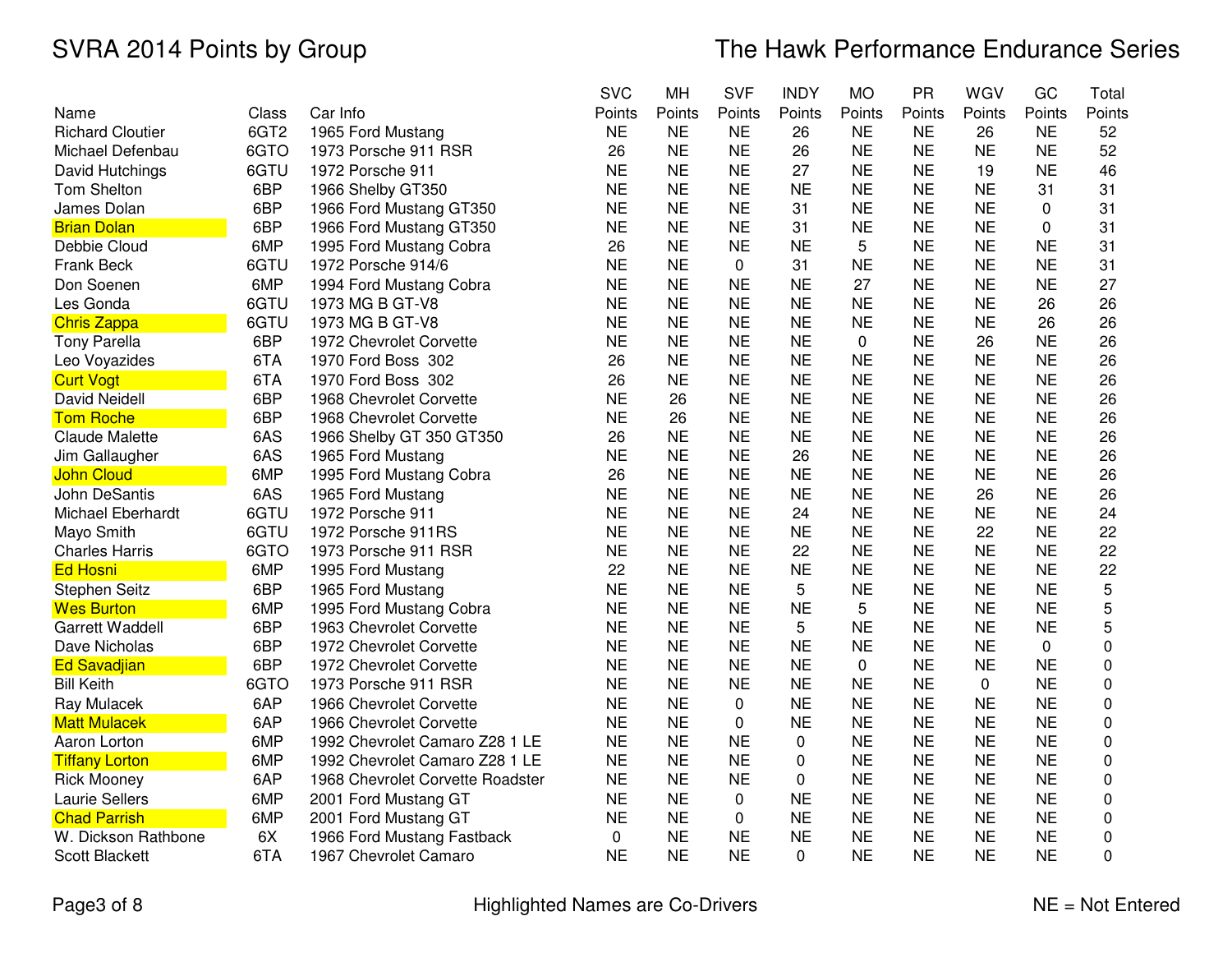|                         |                  |                          | <b>SVC</b> | MH        | <b>SVF</b> | <b>INDY</b> | <b>MO</b> | PR        | WGV       | GC          | Total       |
|-------------------------|------------------|--------------------------|------------|-----------|------------|-------------|-----------|-----------|-----------|-------------|-------------|
| Name                    | Class            | Car Info                 | Points     | Points    | Points     | Points      | Points    | Points    | Points    | Points      | Points      |
| <b>Claude Malette</b>   | 6BP              | 1966 Shelby GT350        | <b>NE</b>  | <b>NE</b> | 0          | <b>NE</b>   | <b>NE</b> | <b>NE</b> | <b>NE</b> | <b>NE</b>   | 0           |
| <b>Marty Beaulieu</b>   | 6TA              | 1968 Mercury Cougar      | <b>NE</b>  | <b>NE</b> | 0          | <b>NE</b>   | <b>NE</b> | <b>NE</b> | <b>NE</b> | <b>NE</b>   | $\mathbf 0$ |
| John F Boxhorn          | 7HS2             | 1984 Tiga SC84           | 26         | <b>NE</b> | 26         | 26          | <b>NE</b> | <b>NE</b> | <b>NE</b> | <b>NE</b>   | 78          |
| <b>Paul LaHaye</b>      | <b>7S2</b>       | 1988 Lola T87/90         | <b>NE</b>  | <b>NE</b> | 31         | <b>NE</b>   | 31        | <b>NE</b> | <b>NE</b> | <b>NE</b>   | 62          |
| David Hale              | 7VS <sub>2</sub> | 1985 Lola T598           | <b>NE</b>  | <b>NE</b> | <b>NE</b>  | 31          | 26        | <b>NE</b> | <b>NE</b> | <b>NE</b>   | 57          |
| <b>Bill Abel</b>        | 7ASR             | 1990 Dodge Shelby Can-Am | <b>NE</b>  | <b>NE</b> | 26         | 26          | <b>NE</b> | <b>NE</b> | <b>NE</b> | <b>NE</b>   | 52          |
| <b>Steven Durst</b>     | 7ASR             | 2003 Mazda CSR           | <b>NE</b>  | <b>NE</b> | <b>NE</b>  | <b>NE</b>   | <b>NE</b> | <b>NE</b> | 26        | 26          | 52          |
| <b>Todd Sloan</b>       | <b>7S2</b>       | 1989 Lola T89/90         | <b>NE</b>  | <b>NE</b> | <b>NE</b>  | <b>NE</b>   | 27        | <b>NE</b> | <b>NE</b> | 20          | 47          |
| <b>Ben Sinnott</b>      | <b>7S2</b>       | 1991 Lola T9190          | <b>NE</b>  | <b>NE</b> | <b>NE</b>  | <b>NE</b>   | <b>NE</b> | <b>NE</b> | <b>NE</b> | 31          | 31          |
| <b>Jeffrey Horne</b>    | <b>7S2</b>       | 1991 Lola T9190          | <b>NE</b>  | <b>NE</b> | <b>NE</b>  | <b>NE</b>   | <b>NE</b> | <b>NE</b> | <b>NE</b> | 31          | 31          |
| <b>Rex Gunning</b>      | 7VS <sub>2</sub> | 1985 Lola T598           | <b>NE</b>  | <b>NE</b> | <b>NE</b>  | 31          | <b>NE</b> | <b>NE</b> | <b>NE</b> | <b>NE</b>   | 31          |
| Glenn Jividen Jr.       | <b>7S2</b>       | 2000 Carbir CS2          | <b>NE</b>  | <b>NE</b> | <b>NE</b>  | 5           | 5         | <b>NE</b> | <b>NE</b> | 21          | 31          |
| Rob Gritten             | 7BSR             | 1972 Lola T292           | <b>NE</b>  | <b>NE</b> | <b>NE</b>  | 31          | <b>NE</b> | <b>NE</b> | <b>NE</b> | <b>NE</b>   | 31          |
| <b>Wade Leathers</b>    | <b>7S2</b>       | 1988 Lola T87/90         | <b>NE</b>  | <b>NE</b> | 31         | <b>NE</b>   | <b>NE</b> | <b>NE</b> | <b>NE</b> | <b>NE</b>   | 31          |
| Henry Payne IV          | 7VS <sub>2</sub> | 1985 Lola T596           | <b>NE</b>  | <b>NE</b> | <b>NE</b>  | 27          | <b>NE</b> | <b>NE</b> | <b>NE</b> | $\mathbf 0$ | 27          |
| Owen Adelman            | <b>7S2</b>       | 1999 Carbir CS2          | <b>NE</b>  | <b>NE</b> | <b>NE</b>  | <b>NE</b>   | <b>NE</b> | <b>NE</b> | <b>NE</b> | 27          | 27          |
| Jeff Boston             | <b>7S2</b>       | 1990 Lola T90/90         | <b>NE</b>  | <b>NE</b> | 27         | <b>NE</b>   | <b>NE</b> | <b>NE</b> | <b>NE</b> | <b>NE</b>   | 27          |
| <b>Bart Wolf</b>        | <b>7S2</b>       | 1990 Lola T90/90         | <b>NE</b>  | <b>NE</b> | 27         | <b>NE</b>   | <b>NE</b> | <b>NE</b> | <b>NE</b> | <b>NE</b>   | 27          |
| <b>Chip Vance</b>       | <b>7S2</b>       | 1989 Lola T89/90         | <b>NE</b>  | <b>NE</b> | <b>NE</b>  | <b>NE</b>   | 27        | <b>NE</b> | <b>NE</b> | <b>NE</b>   | 27          |
| Roy Walzer              | 7M               | 1970 Chevron B16 Spyder  | <b>NE</b>  | <b>NE</b> | <b>NE</b>  | 26          | <b>NE</b> | <b>NE</b> | <b>NE</b> | <b>NE</b>   | 26          |
| <b>Phil Harris</b>      | 7M               | 1970 Chevron B16 Spyder  | <b>NE</b>  | <b>NE</b> | <b>NE</b>  | 26          | <b>NE</b> | <b>NE</b> | <b>NE</b> | <b>NE</b>   | 26          |
| <b>Fritz Seidel</b>     | 7VS <sub>2</sub> | 1987 Swift DB2           | <b>NE</b>  | <b>NE</b> | 26         | <b>NE</b>   | <b>NE</b> | <b>NE</b> | <b>NE</b> | <b>NE</b>   | 26          |
| <b>Ross Thompson</b>    | 7BSR             | 1972 Lola T290           | <b>NE</b>  | <b>NE</b> | <b>NE</b>  | <b>NE</b>   | 26        | <b>NE</b> | <b>NE</b> | <b>NE</b>   | 26          |
| <b>Richard Carlino</b>  | 7BSR             | 1977 Chevron B36         | 26         | <b>NE</b> | <b>NE</b>  | <b>NE</b>   | <b>NE</b> | <b>NE</b> | <b>NE</b> | <b>NE</b>   | 26          |
| <b>Thomas Kane</b>      | 7HS2             | 1983 Tiga SC83           | <b>NE</b>  | <b>NE</b> | <b>NE</b>  | <b>NE</b>   | <b>NE</b> | <b>NE</b> | <b>NE</b> | 26          | 26          |
| <b>Matthew Kane</b>     | 7HS <sub>2</sub> | 1983 Tiga SC83           | <b>NE</b>  | <b>NE</b> | <b>NE</b>  | <b>NE</b>   | <b>NE</b> | <b>NE</b> | <b>NE</b> | 26          | 26          |
| Keith Frieser           | 7BSR             | 1972 Lola T290           | <b>NE</b>  | <b>NE</b> | <b>NE</b>  | 0           | 26        | <b>NE</b> | <b>NE</b> | <b>NE</b>   | 26          |
| <b>Scott Harrington</b> | 7ASR             | 1990 Dodge Shelby Can-Am | <b>NE</b>  | <b>NE</b> | 26         | <b>NE</b>   | <b>NE</b> | <b>NE</b> | <b>NE</b> | <b>NE</b>   | 26          |
| Nathan Scigliano        | 7VS <sub>2</sub> | 1987 Swift DB2           | <b>NE</b>  | <b>NE</b> | <b>NE</b>  | 24          | <b>NE</b> | <b>NE</b> | <b>NE</b> | <b>NE</b>   | 24          |
| David Gussack           | <b>7S2</b>       | 2001 Carbir CS2          | <b>NE</b>  | <b>NE</b> | <b>NE</b>  | <b>NE</b>   | <b>NE</b> | <b>NE</b> | <b>NE</b> | 24          | 24          |
| Joseph Moran            | <b>7S2</b>       | 1998 Carbir CS2          | <b>NE</b>  | <b>NE</b> | <b>NE</b>  | <b>NE</b>   | 24        | <b>NE</b> | <b>NE</b> | 0           | 24          |
| Mark Coombs             | <b>7S2</b>       | 1990 Lola T90/90         | <b>NE</b>  | <b>NE</b> | 5          | <b>NE</b>   | <b>NE</b> | <b>NE</b> | <b>NE</b> | 18          | 23          |
| John Kramer             | <b>7S2</b>       | 1972 Lola T87/90         | <b>NE</b>  | <b>NE</b> | <b>NE</b>  | <b>NE</b>   | <b>NE</b> | <b>NE</b> | <b>NE</b> | 22          | 22          |
| John Gatto              | 7HS2             | 1984 March 84S           | <b>NE</b>  | <b>NE</b> | <b>NE</b>  | 22          | <b>NE</b> | <b>NE</b> | <b>NE</b> | <b>NE</b>   | 22          |
| <b>Tim Roberts</b>      | 7ASR             | 2007 Lola B07/90         | <b>NE</b>  | <b>NE</b> | 22         | <b>NE</b>   | <b>NE</b> | <b>NE</b> | <b>NE</b> | <b>NE</b>   | 22          |
| Rasim Tugberk           | <b>7S2</b>       | 2000 Carbir CS2          | <b>NE</b>  | <b>NE</b> | <b>NE</b>  | <b>NE</b>   | 5         | <b>NE</b> | <b>NE</b> | 17          | 22          |
| <b>Claude Malette</b>   | <b>7S2</b>       | 1990 Lola T90/91         | <b>NE</b>  | <b>NE</b> | <b>NE</b>  | <b>NE</b>   | <b>NE</b> | <b>NE</b> | <b>NE</b> | 19          | 19          |
| Chip Halverson          | 7BSR             | 1976 Chevron B36         | <b>NE</b>  | <b>NE</b> | <b>NE</b>  | 5           | <b>NE</b> | <b>NE</b> | <b>NE</b> | <b>NE</b>   | 5           |
| Andy Jaekels            | <b>7S2</b>       | 1988 Lola T88/90         | <b>NE</b>  | <b>NE</b> | 5          | <b>NE</b>   | <b>NE</b> | <b>NE</b> | <b>NE</b> | <b>NE</b>   | 5           |

Page4 of 8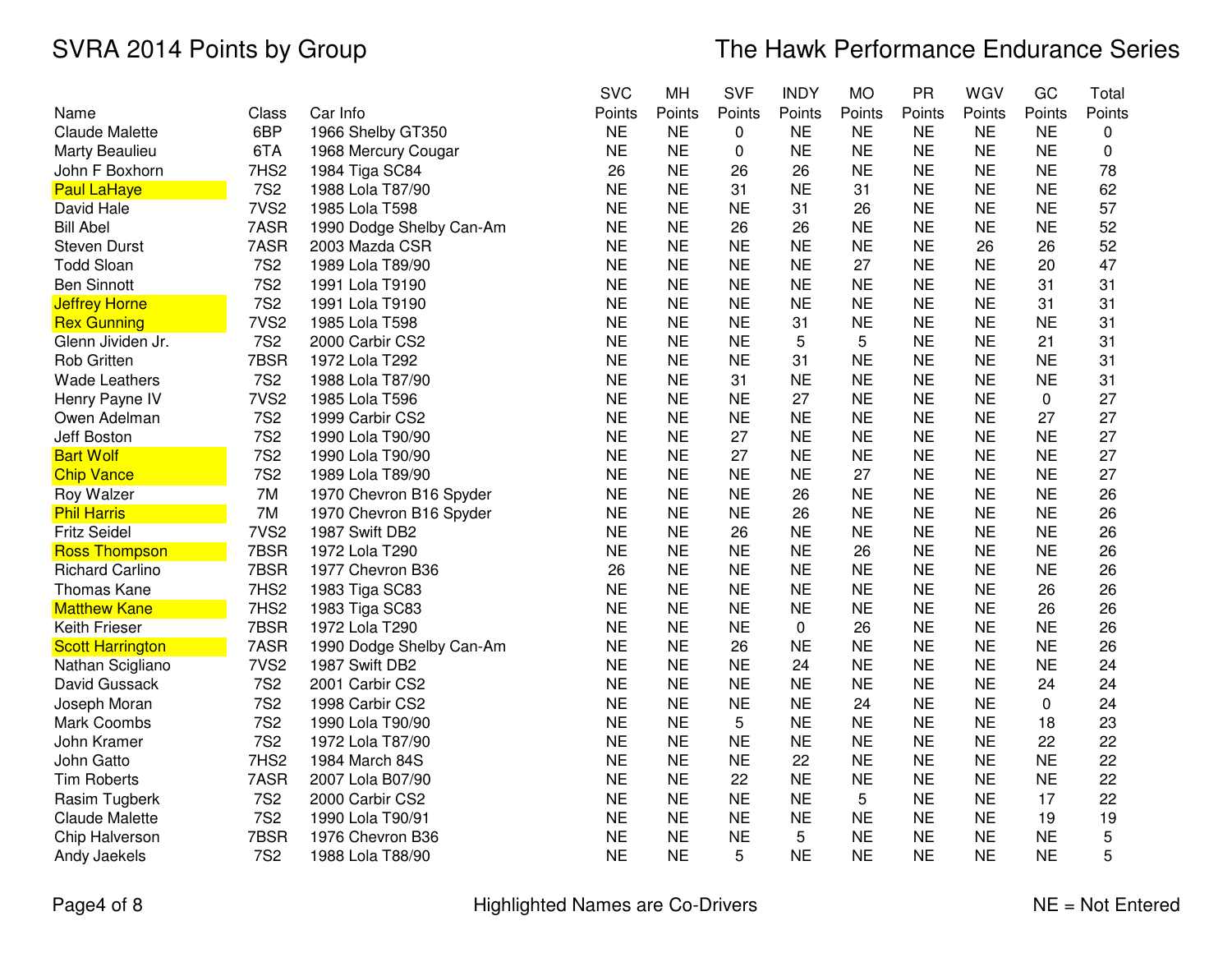|                         |            |                        | <b>SVC</b> | MH        | <b>SVF</b> | <b>INDY</b> | <b>MO</b> | PR        | WGV       | GC          | Total        |
|-------------------------|------------|------------------------|------------|-----------|------------|-------------|-----------|-----------|-----------|-------------|--------------|
| Name                    | Class      | Car Info               | Points     | Points    | Points     | Points      | Points    | Points    | Points    | Points      | Points       |
| David Putz              | 7BSR       | 1972 Chevron B21       | <b>NE</b>  | <b>NE</b> | 0          | <b>NE</b>   | <b>NE</b> | <b>NE</b> | <b>NE</b> | <b>NE</b>   | 0            |
| <b>Walter Vollrath</b>  | 7CSR       | 1978 Lola T497         | <b>NE</b>  | <b>NE</b> | 0          | <b>NE</b>   | <b>NE</b> | <b>NE</b> | <b>NE</b> | <b>NE</b>   | $\mathbf 0$  |
| <b>Edward Guenther</b>  | <b>7S2</b> | 1992 Swift DB 5        | <b>NE</b>  | <b>NE</b> | <b>NE</b>  | <b>NE</b>   | <b>NE</b> | <b>NE</b> | <b>NE</b> | $\mathbf 0$ | $\mathbf{0}$ |
| <b>Skott Burkland</b>   | 8BP        | 1969 Porsche 911       | <b>NE</b>  | <b>NE</b> | <b>NE</b>  | 19          | 31        | 26        | 24        | 26          | 126          |
| <b>Tom Briest</b>       | 8AP        | 1970 Porsche 914/6     | <b>NE</b>  | <b>NE</b> | <b>NE</b>  | 22          | 27        | <b>NE</b> | 27        | 26          | 102          |
| Paul Stinson            | 8CP        | 1963 Lotus Super 7     | <b>NE</b>  | <b>NE</b> | <b>NE</b>  | 5           | 27        | <b>NE</b> | 31        | 26          | 89           |
| David Bland             | 8BP        | 1969 Porsche 911       | 27         | <b>NE</b> | <b>NE</b>  | 24          | <b>NE</b> | <b>NE</b> | 31        | <b>NE</b>   | 82           |
| <b>Robert Mocas</b>     | 8BS        | 1967 Alfa Romeo GTV    | <b>NE</b>  | <b>NE</b> | 26         | 24          | 5         | <b>NE</b> | <b>NE</b> | 22          | 77           |
| Skip Bryan              | 8BS        | 1972 BMW 2002          | <b>NE</b>  | <b>NE</b> | <b>NE</b>  | 22          | 27        | <b>NE</b> | <b>NE</b> | 26          | 75           |
| James Cullen            | 8BP        | 1972 Porsche 914/6     | 22         | <b>NE</b> | <b>NE</b>  | 21          | <b>NE</b> | <b>NE</b> | 27        | <b>NE</b>   | 70           |
| Ron Branom              | 8BS        | 1974 BMW 2002          | <b>NE</b>  | <b>NE</b> | <b>NE</b>  | 31          | 31        | <b>NE</b> | <b>NE</b> | <b>NE</b>   | 62           |
| <b>Jeff Mitchell</b>    | 8BS        | 1974 BMW 2002          | <b>NE</b>  | <b>NE</b> | <b>NE</b>  | 31          | 31        | <b>NE</b> | <b>NE</b> | <b>NE</b>   | 62           |
| Vince Vaccaro           | 8BS        | 1972 Alfa Romeo GTV    | <b>NE</b>  | <b>NE</b> | <b>NE</b>  | 27          | <b>NE</b> | <b>NE</b> | 27        | <b>NE</b>   | 54           |
| <b>Russell Poole</b>    | 8CP        | 1970 Porsche 914/6     | 27         | <b>NE</b> | <b>NE</b>  | <b>NE</b>   | <b>NE</b> | <b>NE</b> | 27        | <b>NE</b>   | 54           |
| <b>Ron Zitza</b>        | 8BP        | 1970 Porsche 914/6     | <b>NE</b>  | <b>NE</b> | <b>NE</b>  | 31          | <b>NE</b> | <b>NE</b> | 22        | <b>NE</b>   | 53           |
| Nicolas Clemence        | 8CP        | 1967 Porsche 911S      | <b>NE</b>  | <b>NE</b> | <b>NE</b>  | 31          | <b>NE</b> | <b>NE</b> | 22        | <b>NE</b>   | 53           |
| Dotti Bechtol           | 8DP        | 1972 Alfa Romeo Spider | <b>NE</b>  | <b>NE</b> | <b>NE</b>  | 26          | <b>NE</b> | <b>NE</b> | <b>NE</b> | 26          | 52           |
| <b>Hal Nichols</b>      | 8RS        | 1971 Alfa Romeo GTV    | <b>NE</b>  | <b>NE</b> | <b>NE</b>  | 26          | 24        | <b>NE</b> | <b>NE</b> | <b>NE</b>   | 50           |
| <b>Raymond Nichols</b>  | 8RS        | 1971 Alfa Romeo GTV    | <b>NE</b>  | <b>NE</b> | <b>NE</b>  | 26          | 24        | <b>NE</b> | <b>NE</b> | <b>NE</b>   | 50           |
| <b>Thomas Grudovich</b> | 8AP        | 1966 Ginetta G4        | 5          | <b>NE</b> | <b>NE</b>  | 24          | <b>NE</b> | <b>NE</b> | 21        | <b>NE</b>   | 50           |
| Lisa Hansen             | 8BP        | 1969 Porsche 911S      | 24         | <b>NE</b> | 26         | <b>NE</b>   | <b>NE</b> | <b>NE</b> | <b>NE</b> | <b>NE</b>   | 50           |
| <b>Charles Harris</b>   | 8CP        | 1970 Porsche 911       | 24         | <b>NE</b> | <b>NE</b>  | 24          | <b>NE</b> | <b>NE</b> | <b>NE</b> | <b>NE</b>   | 48           |
| George Calfo            | 8BP        | 1970 Porsche 911S      | 21         | <b>NE</b> | <b>NE</b>  | 20          | <b>NE</b> | <b>NE</b> | <b>NE</b> | <b>NE</b>   | 41           |
| <b>Bill Bauman</b>      | 8AP        | 1969 Porsche 911S      | <b>NE</b>  | <b>NE</b> | <b>NE</b>  | <b>NE</b>   | 31        | <b>NE</b> | <b>NE</b> | <b>NE</b>   | 31           |
| <b>Frank Menard</b>     | 8CP        | 1970 Porsche CP        | 31         | <b>NE</b> | <b>NE</b>  | <b>NE</b>   | <b>NE</b> | <b>NE</b> | <b>NE</b> | <b>NE</b>   | 31           |
| <b>Chris Raeder</b>     | 8BS        | 1966 Alfa Romeo GTV    | <b>NE</b>  | <b>NE</b> | <b>NE</b>  | <b>NE</b>   | 31        | <b>NE</b> | <b>NE</b> | <b>NE</b>   | 31           |
| <b>Andrew Doll</b>      | 8CP        | 1970 Datsun 240Z       | <b>NE</b>  | <b>NE</b> | <b>NE</b>  | <b>NE</b>   | 31        | <b>NE</b> | <b>NE</b> | <b>NE</b>   | 31           |
| Jim Hamblin             | 8AP        | 1968 Porsche 911       | <b>NE</b>  | <b>NE</b> | <b>NE</b>  | <b>NE</b>   | <b>NE</b> | <b>NE</b> | 31        | <b>NE</b>   | 31           |
| <b>Terry Wolters</b>    | 8BP        | 1970 Porsche 914/6     | <b>NE</b>  | <b>NE</b> | <b>NE</b>  | 31          | <b>NE</b> | <b>NE</b> | <b>NE</b> | <b>NE</b>   | 31           |
| John Deford             | 8BP        | 1973 Porsche 914/6     | 31         | <b>NE</b> | <b>NE</b>  | <b>NE</b>   | <b>NE</b> | <b>NE</b> | <b>NE</b> | <b>NE</b>   | 31           |
| <b>Bob Leitzinger</b>   | 8BS        | 1969 Datsun PL510      | <b>NE</b>  | <b>NE</b> | <b>NE</b>  | <b>NE</b>   | <b>NE</b> | <b>NE</b> | 31        | <b>NE</b>   | 31           |
| Charles Jabaley         | 8AP        | 1971 Datsun 240Z       | <b>NE</b>  | <b>NE</b> | <b>NE</b>  | 31          | <b>NE</b> | <b>NE</b> | <b>NE</b> | <b>NE</b>   | 31           |
| Jim Lenehan             | 8AP        | 1972 Porsche 914/6     | <b>NE</b>  | <b>NE</b> | <b>NE</b>  | 27          | <b>NE</b> | <b>NE</b> | <b>NE</b> | <b>NE</b>   | 27           |
| Scott Holllinder        | 8BP        | 1992 Porsche 968       | <b>NE</b>  | <b>NE</b> | <b>NE</b>  | <b>NE</b>   | 27        | <b>NE</b> | <b>NE</b> | <b>NE</b>   | 27           |
| Peter Schick            | 8BP        | 1970 Porsche 914/6     | <b>NE</b>  | <b>NE</b> | <b>NE</b>  | 27          | <b>NE</b> | <b>NE</b> | <b>NE</b> | <b>NE</b>   | 27           |
| <b>Jim Williams</b>     | 8AP        | 1970 Porsche 914/6     | <b>NE</b>  | <b>NE</b> | <b>NE</b>  | <b>NE</b>   | 27        | <b>NE</b> | <b>NE</b> | <b>NE</b>   | 27           |
| <b>Curt Richards</b>    | 8RS        | 1991 BMW 318           | <b>NE</b>  | <b>NE</b> | <b>NE</b>  | <b>NE</b>   | 27        | <b>NE</b> | <b>NE</b> | <b>NE</b>   | 27           |
| <b>Wayne West</b>       | 8CP        | 1968 Porsche 911       | <b>NE</b>  | <b>NE</b> | <b>NE</b>  | 27          | <b>NE</b> | <b>NE</b> | <b>NE</b> | <b>NE</b>   | 27           |
| <b>Bernard Nevoral</b>  | 8AP        | 1967 Lotus Super 7     | <b>NE</b>  | <b>NE</b> | 26         | <b>NE</b>   | <b>NE</b> | <b>NE</b> | <b>NE</b> | <b>NE</b>   | 26           |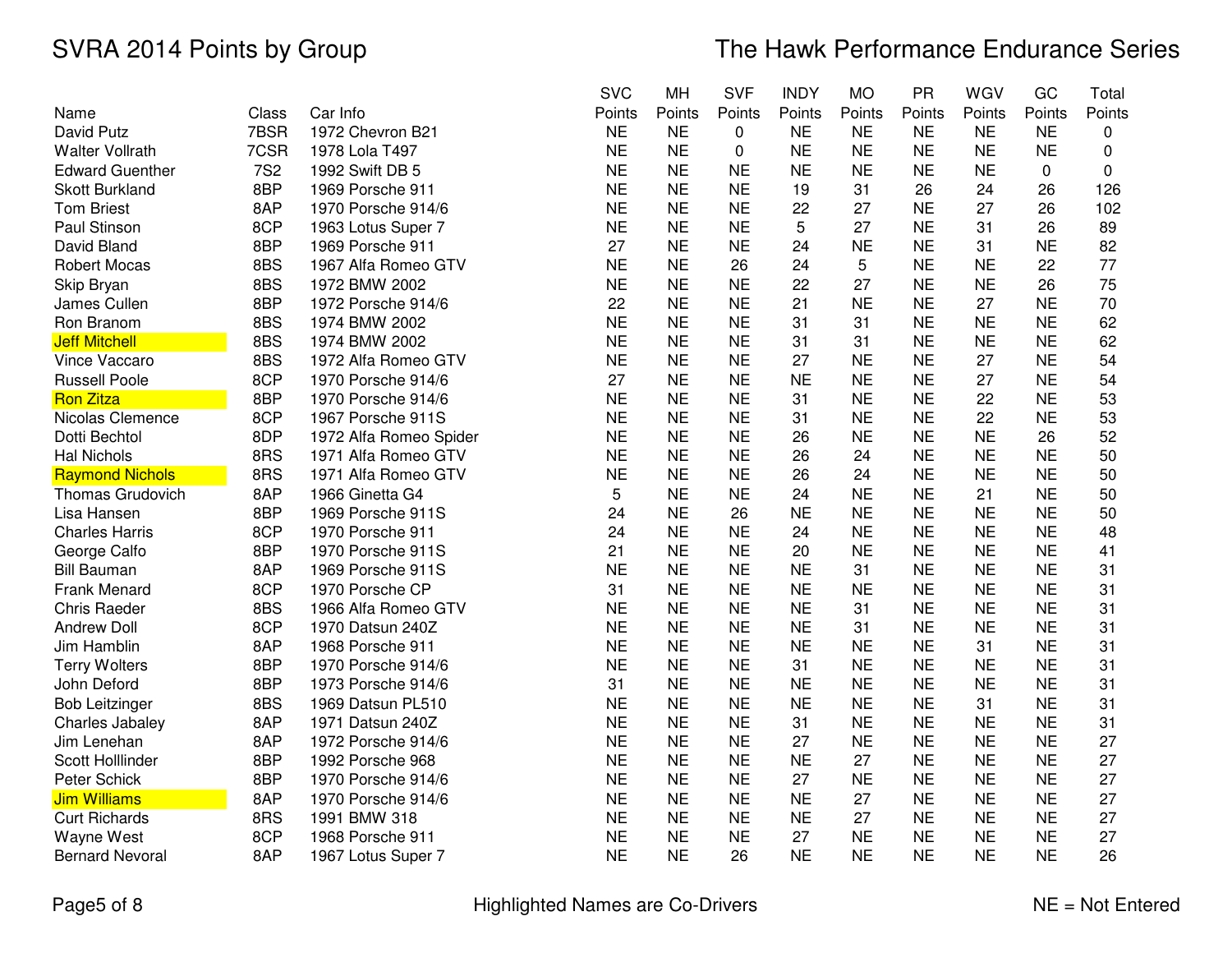|                        |       |                       | <b>SVC</b> | MH        | <b>SVF</b> | <b>INDY</b> | <b>MO</b> | <b>PR</b> | WGV       | GC        | Total       |
|------------------------|-------|-----------------------|------------|-----------|------------|-------------|-----------|-----------|-----------|-----------|-------------|
| Name                   | Class | Car Info              | Points     | Points    | Points     | Points      | Points    | Points    | Points    | Points    | Points      |
| <b>Barb Nevoral</b>    | 8AP   | 1967 Lotus Super 7    | <b>NE</b>  | <b>NE</b> | 26         | <b>NE</b>   | <b>NE</b> | <b>NE</b> | <b>NE</b> | <b>NE</b> | 26          |
| Dick Howe              | 8DP   | 1980 Porsche 924      | <b>NE</b>  | <b>NE</b> | <b>NE</b>  | <b>NE</b>   | <b>NE</b> | <b>NE</b> | 26        | <b>NE</b> | 26          |
| <b>Brian Thomas</b>    | 8BS   | 1972 BMW 2002         | 26         | <b>NE</b> | <b>NE</b>  | <b>NE</b>   | <b>NE</b> | <b>NE</b> | <b>NE</b> | <b>NE</b> | 26          |
| <b>Tom Miller</b>      | 8CP   | 1971 Datsun 240Z      | <b>NE</b>  | <b>NE</b> | 26         | <b>NE</b>   | <b>NE</b> | <b>NE</b> | <b>NE</b> | <b>NE</b> | 26          |
| Mark Brummond          | 8RS   | 1985 Alfa Romeo GTV6  | <b>NE</b>  | <b>NE</b> | <b>NE</b>  | <b>NE</b>   | <b>NE</b> | <b>NE</b> | <b>NE</b> | 26        | 26          |
| John Daniels Jr.       | 8CP   | 1965 Sunbeam Tiger    | <b>NE</b>  | <b>NE</b> | <b>NE</b>  | <b>NE</b>   | <b>NE</b> | <b>NE</b> | 24        | <b>NE</b> | 24          |
| Kent Bain              | 8AP   | 1972 Porsche 914/6    | <b>NE</b>  | <b>NE</b> | <b>NE</b>  | <b>NE</b>   | <b>NE</b> | <b>NE</b> | 24        | <b>NE</b> | 24          |
| John Monson            | 8BS   | 1972 BMW 2002         | <b>NE</b>  | <b>NE</b> | <b>NE</b>  | <b>NE</b>   | <b>NE</b> | <b>NE</b> | 24        | <b>NE</b> | 24          |
| Jim Lenehan            | 8CP   | 1972 Porsche 914/6    | <b>NE</b>  | <b>NE</b> | <b>NE</b>  | <b>NE</b>   | <b>NE</b> | <b>NE</b> | <b>NE</b> | 22        | 22          |
| Ronnie Randall         | 8BP   | 1966 Porsche 911      | <b>NE</b>  | <b>NE</b> | <b>NE</b>  | 22          | <b>NE</b> | <b>NE</b> | <b>NE</b> | <b>NE</b> | 22          |
| Jack Refenning         | 8BP   | 1966 Porsche 911      | <b>NE</b>  | <b>NE</b> | <b>NE</b>  | 22          | <b>NE</b> | <b>NE</b> | <b>NE</b> | <b>NE</b> | 22          |
| David Baughman         | 8BP   | 1985 Toyota MR2       | <b>NE</b>  | <b>NE</b> | <b>NE</b>  | <b>NE</b>   | <b>NE</b> | <b>NE</b> | 22        | <b>NE</b> | 22          |
| <b>Bruce Domeck</b>    | 8BP   | 1985 Toyota MR2       | <b>NE</b>  | <b>NE</b> | <b>NE</b>  | <b>NE</b>   | <b>NE</b> | <b>NE</b> | 22        | <b>NE</b> | 22          |
| Tom Fitzgerald         | 8CP   | 1972 Datsun 240Z      | 22         | <b>NE</b> | <b>NE</b>  | <b>NE</b>   | <b>NE</b> | <b>NE</b> | 0         | <b>NE</b> | 22          |
| <b>Nigel Greensall</b> | 8CP   | 1972 Datsun 240Z      | 22         | <b>NE</b> | <b>NE</b>  | <b>NE</b>   | <b>NE</b> | <b>NE</b> | <b>NE</b> | <b>NE</b> | 22          |
| Frank Boucher          | 8BP   | 1969 Porsche 911S     | <b>NE</b>  | <b>NE</b> | 22         | <b>NE</b>   | <b>NE</b> | <b>NE</b> | <b>NE</b> | <b>NE</b> | 22          |
| Gregg Frey             | 8AP   | 1970 Porsche 914/6    | <b>NE</b>  | <b>NE</b> | <b>NE</b>  | <b>NE</b>   | <b>NE</b> | <b>NE</b> | 22        | <b>NE</b> | 22          |
| <b>Richard Naze</b>    | 8CP   | 1972 Porsche 911      | <b>NE</b>  | <b>NE</b> | <b>NE</b>  | 22          | <b>NE</b> | <b>NE</b> | <b>NE</b> | <b>NE</b> | 22          |
| <b>Bob Mazza</b>       | 8CP   | 1972 Porsche 911      | <b>NE</b>  | <b>NE</b> | <b>NE</b>  | 22          | <b>NE</b> | <b>NE</b> | <b>NE</b> | <b>NE</b> | 22          |
| Bill Branson Jr.       | 8BP   | 1969 Porsche 911S     | <b>NE</b>  | <b>NE</b> | <b>NE</b>  | <b>NE</b>   | <b>NE</b> | <b>NE</b> | 21        | <b>NE</b> | 21          |
| <b>Bob Will</b>        | 8BP   | 1969 Porsche 911S     | <b>NE</b>  | <b>NE</b> | <b>NE</b>  | <b>NE</b>   | <b>NE</b> | <b>NE</b> | 21        | <b>NE</b> | 21          |
| <b>Theodore Goneos</b> | 8CP   | 1968 Porsche 911      | <b>NE</b>  | <b>NE</b> | <b>NE</b>  | <b>NE</b>   | <b>NE</b> | <b>NE</b> | 21        | <b>NE</b> | 21          |
| Kurt Fazekas           | 8AP   | 1985 Porsche 944Turbo | <b>NE</b>  | <b>NE</b> | <b>NE</b>  | <b>NE</b>   | 0         | <b>NE</b> | 20        | <b>NE</b> | 20          |
| <b>Jeff Fisher</b>     | 8BP   | 1964 Lotus Elan 26R   | <b>NE</b>  | <b>NE</b> | <b>NE</b>  | 18          | <b>NE</b> | <b>NE</b> | <b>NE</b> | <b>NE</b> | 18          |
| David Gussack          | 8AP   | 1972 Porsche 914/6    | 5          | <b>NE</b> | <b>NE</b>  | <b>NE</b>   | <b>NE</b> | <b>NE</b> | <b>NE</b> | <b>NE</b> | 5           |
| Joseph Riolo           | 8AP   | 1972 Datsun 240Z      | 5          | <b>NE</b> | <b>NE</b>  | <b>NE</b>   | <b>NE</b> | <b>NE</b> | <b>NE</b> | <b>NE</b> | 5           |
| Michael Slutz          | 8BP   | 1986 Mazda RX7        | <b>NE</b>  | <b>NE</b> | <b>NE</b>  | 5           | <b>NE</b> | <b>NE</b> | <b>NE</b> | <b>NE</b> | 5           |
| Rob Davenport          | 8BS   | 1972 Alfa Romeo GTV   | <b>NE</b>  | <b>NE</b> | <b>NE</b>  | 5           | <b>NE</b> | <b>NE</b> | <b>NE</b> | <b>NE</b> | 5           |
| Hervey Parke           | 8BP   | 1965 Ginetta G4       | <b>NE</b>  | <b>NE</b> | <b>NE</b>  | <b>NE</b>   | 0         | <b>NE</b> | <b>NE</b> | <b>NE</b> | 0           |
| James Peruto           | 8RS   | 1985 Mercedes 190 E   | <b>NE</b>  | <b>NE</b> | <b>NE</b>  | <b>NE</b>   | <b>NE</b> | <b>NE</b> | 0         | <b>NE</b> | 0           |
| <b>Allister Oag</b>    | 8RS   | 1985 Mercedes 190 E   | <b>NE</b>  | <b>NE</b> | <b>NE</b>  | <b>NE</b>   | <b>NE</b> | <b>NE</b> | 0         | <b>NE</b> | 0           |
| <b>Bo Lemastus</b>     | 8RS   | 1966 Alfa Romeo GTV   | <b>NE</b>  | <b>NE</b> | <b>NE</b>  | $\mathbf 0$ | <b>NE</b> | <b>NE</b> | <b>NE</b> | <b>NE</b> | $\mathbf 0$ |
| <b>Roman Tucker</b>    | 8BS   | 1967 Alfa Romeo GTV   | <b>NE</b>  | <b>NE</b> | <b>NE</b>  | <b>NE</b>   | 0         | <b>NE</b> | <b>NE</b> | <b>NE</b> | 0           |
| Thomas Grudovich       | 86GTU | 1966 Ginetta G4       | <b>NE</b>  | <b>NE</b> | <b>NE</b>  | <b>NE</b>   | 0         | <b>NE</b> | <b>NE</b> | <b>NE</b> | 0           |
| <b>Bob Machinist</b>   | 8AP   | 1970 Porsche 914/6    | <b>NE</b>  | <b>NE</b> | <b>NE</b>  | <b>NE</b>   | <b>NE</b> | <b>NE</b> | $\pmb{0}$ | <b>NE</b> | $\pmb{0}$   |
| Keith Dunbar           | 8CP   | 1967 Lotus Elan       | <b>NE</b>  | <b>NE</b> | <b>NE</b>  | <b>NE</b>   | 0         | <b>NE</b> | 0         | <b>NE</b> | $\mathbf 0$ |
| Gaston Kearby          | 9F1   | 1997 Lola 97/20       | 26         | 26        | <b>NE</b>  | <b>NE</b>   | <b>NE</b> | <b>NE</b> | <b>NE</b> | <b>NE</b> | 52          |
| <b>Conner Kearby</b>   | 9F1   | 1997 Lola 97/20       | 26         | 26        | <b>NE</b>  | <b>NE</b>   | <b>NE</b> | <b>NE</b> | <b>NE</b> | <b>NE</b> | 52          |
| Joel Quadracci         | 9F1   | 1997 Lola T97/20      | <b>NE</b>  | <b>NE</b> | 26         | <b>NE</b>   | <b>NE</b> | <b>NE</b> | <b>NE</b> | <b>NE</b> | 26          |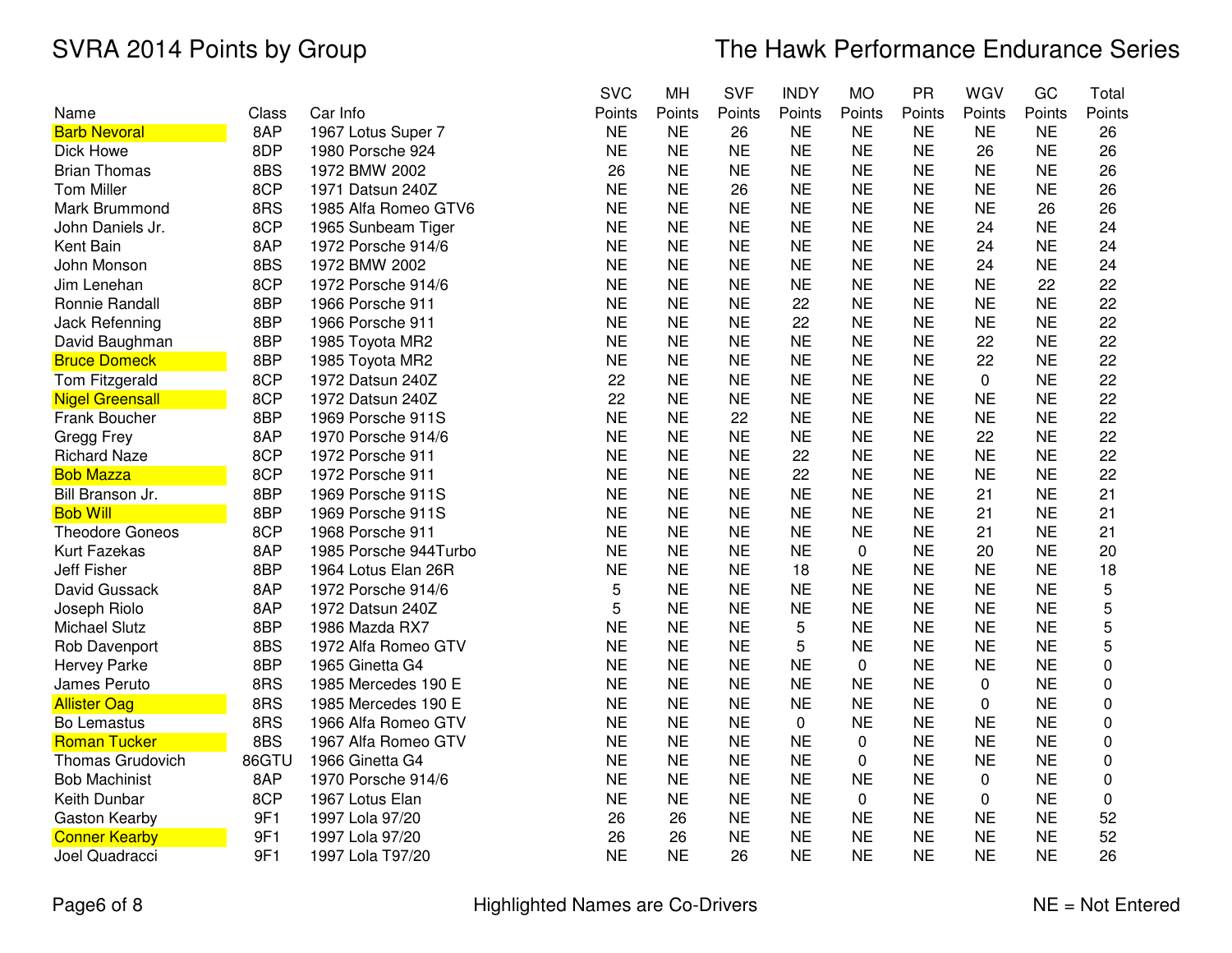|                         |        |                             | <b>SVC</b> | MH        | <b>SVF</b> | <b>INDY</b> | <b>MO</b> | <b>PR</b> | WGV       | GC        | Total  |
|-------------------------|--------|-----------------------------|------------|-----------|------------|-------------|-----------|-----------|-----------|-----------|--------|
| Name                    | Class  | Car Info                    | Points     | Points    | Points     | Points      | Points    | Points    | Points    | Points    | Points |
| <b>Steve Scullen</b>    | 9F1    | 1997 Lola T97/20            | <b>NE</b>  | <b>NE</b> | <b>NE</b>  | 0           | <b>NE</b> | <b>NE</b> | <b>NE</b> | <b>NE</b> | 0      |
| Jeff Mitchell           | 10AP   | 1995 Porsche 993            | 26         | <b>NE</b> | <b>NE</b>  | 26          | 26        | <b>NE</b> | <b>NE</b> | <b>NE</b> | 78     |
| <b>Ron Branom</b>       | 10AP   | 1995 Porsche 993            | 26         | <b>NE</b> | <b>NE</b>  | 26          | 26        | <b>NE</b> | <b>NE</b> | <b>NE</b> | 78     |
| Mike Fisher             | 10MP   | 2000 Audi S4                | 26         | <b>NE</b> | <b>NE</b>  | 26          | <b>NE</b> | <b>NE</b> | <b>NE</b> | 26        | 78     |
| Ken McKinnon            | 10GT2  | 1972 Porsche 911 RSR        | 26         | <b>NE</b> | <b>NE</b>  | 27          | <b>NE</b> | <b>NE</b> | <b>NE</b> | <b>NE</b> | 53     |
| Francesco Melandri      | 10AP   | 1995 Porsche 993            | <b>NE</b>  | <b>NE</b> | <b>NE</b>  | <b>NE</b>   | <b>NE</b> | <b>NE</b> | 52        | <b>NE</b> | 52     |
| <b>Jeff Fisher</b>      | 10MP   | 2000 Audi S4                | 26         | <b>NE</b> | <b>NE</b>  | <b>NE</b>   | <b>NE</b> | <b>NE</b> | <b>NE</b> | 26        | 52     |
| George Grote            | 10GT1  | 1993 Chevrolet Camaro GT1   | <b>NE</b>  | <b>NE</b> | <b>NE</b>  | <b>NE</b>   | <b>NE</b> | 26        | 22        | <b>NE</b> | 48     |
| Alex Welch              | 10GT2  | 1997 Porsche 911 RSR        | <b>NE</b>  | <b>NE</b> | <b>NE</b>  | 31          | <b>NE</b> | <b>NE</b> | <b>NE</b> | <b>NE</b> | 31     |
| <b>Mike Bruns</b>       | 10GT2  | 1972 Porsche 911 RSR        | 26         | <b>NE</b> | <b>NE</b>  | <b>NE</b>   | <b>NE</b> | <b>NE</b> | <b>NE</b> | <b>NE</b> | 26     |
| <b>Altfrid Heger</b>    | 10GT1  | 1976 Porsche 935 K 1        | <b>NE</b>  | <b>NE</b> | <b>NE</b>  | <b>NE</b>   | <b>NE</b> | <b>NE</b> | 26        | <b>NE</b> | 26     |
| <b>David Neidell</b>    | 10SC1  | 1977 Oldsmobile Cutlass     | <b>NE</b>  | <b>NE</b> | <b>NE</b>  | 26          | <b>NE</b> | <b>NE</b> | <b>NE</b> | <b>NE</b> | 26     |
| <b>Tom Roche</b>        | 10SC1  | 1977 Oldsmobile Cutlass     | <b>NE</b>  | <b>NE</b> | <b>NE</b>  | 26          | <b>NE</b> | <b>NE</b> | <b>NE</b> | <b>NE</b> | 26     |
| Michael Dube            | 10SC3  | 1999 Ford Taurus            | <b>NE</b>  | <b>NE</b> | <b>NE</b>  | <b>NE</b>   | <b>NE</b> | <b>NE</b> | 26        | <b>NE</b> | 26     |
| <b>Craig Reed</b>       | 10MP   | 2001 Ferrari 360 Challenge  | <b>NE</b>  | <b>NE</b> | <b>NE</b>  | <b>NE</b>   | 26        | <b>NE</b> | <b>NE</b> | <b>NE</b> | 26     |
| Carl Tallardy           | 10GT2  | 1996 Fabcar 911             | <b>NE</b>  | <b>NE</b> | <b>NE</b>  | <b>NE</b>   | <b>NE</b> | <b>NE</b> | 26        | <b>NE</b> | 26     |
| Debbie Cloud            | 10SC3  | 2006 Ford Fusion SC         | 26         | <b>NE</b> | <b>NE</b>  | <b>NE</b>   | <b>NE</b> | <b>NE</b> | <b>NE</b> | <b>NE</b> | 26     |
| <b>Robert Pawlowski</b> | 10SC3  | 1997 Chevrolet Monte Carlo  | <b>NE</b>  | <b>NE</b> | <b>NE</b>  | <b>NE</b>   | <b>NE</b> | <b>NE</b> | 26        | <b>NE</b> | 26     |
| Mark Hupfer             | 10BP   | 1979 Porsche 911SC          | <b>NE</b>  | <b>NE</b> | <b>NE</b>  | 26          | <b>NE</b> | <b>NE</b> | <b>NE</b> | <b>NE</b> | 26     |
| <b>Harry Covington</b>  | 10GT2  | 1997 Porsche RSR            | <b>NE</b>  | <b>NE</b> | <b>NE</b>  | 24          | 0         | <b>NE</b> | <b>NE</b> | <b>NE</b> | 24     |
| <b>Adam Covington</b>   | 10GT2  | 1997 Porsche RSR            | <b>NE</b>  | <b>NE</b> | <b>NE</b>  | 24          | 0         | <b>NE</b> | <b>NE</b> | <b>NE</b> | 24     |
| Jeff Lewis              | 10GT2  | 1974 Porsche 911 RSR        | <b>NE</b>  | <b>NE</b> | <b>NE</b>  | 22          | <b>NE</b> | <b>NE</b> | <b>NE</b> | <b>NE</b> | 22     |
| <b>Clark Howey</b>      | 10GT2  | 1966 Chevrolet Corvette     | <b>NE</b>  | <b>NE</b> | <b>NE</b>  | 21          | <b>NE</b> | <b>NE</b> | <b>NE</b> | <b>NE</b> | 21     |
| Scott Welliver          |        | 10MP/NC 2009 Porsche Cayman | <b>NE</b>  | <b>NE</b> | <b>NE</b>  | <b>NE</b>   | <b>NE</b> | <b>NE</b> | 0         | <b>NE</b> | 0      |
| E.F.R.                  |        | 10MP/NC 2009 Porsche Cayman | <b>NE</b>  | <b>NE</b> | <b>NE</b>  | <b>NE</b>   | <b>NE</b> | <b>NE</b> | 0         | <b>NE</b> | 0      |
| <b>Travis Engen</b>     | 11GTP3 | 2005 Audi R8 LMP            | 31         | 26        | 26         | 31          | <b>NE</b> | <b>NE</b> | 22        | 26        | 162    |
| Frank Beck              | 11MP2  | 2007 Porsche GT3 Cup        | 27         | <b>NE</b> | 26         | 31          | <b>NE</b> | <b>NE</b> | 26        | <b>NE</b> | 110    |
| Phil Lasco              | 11TA2  | 1995 Rousch Mustang         | 26         | <b>NE</b> | <b>NE</b>  | 5           | 22        | <b>NE</b> | <b>NE</b> | 26        | 79     |
| David Robertson         | 11MP1  | 2006 Ford GT MKVII          | 31         | <b>NE</b> | <b>NE</b>  | <b>NE</b>   | 26        | <b>NE</b> | <b>NE</b> | <b>NE</b> | 57     |
| <b>Andrea Robertson</b> | 11MP1  | 2006 Ford GT MKVII          | 31         | <b>NE</b> | <b>NE</b>  | <b>NE</b>   | 26        | <b>NE</b> | <b>NE</b> | <b>NE</b> | 57     |
| <b>James Cullen</b>     | 11MP2  | 2007 Porsche GT3 Cup        | <b>NE</b>  | <b>NE</b> | <b>NE</b>  | 31          | <b>NE</b> | <b>NE</b> | 26        | <b>NE</b> | 57     |
| David Porter            | 11GTP3 | 2007 Pescarolo 01 Judd      | 27         | <b>NE</b> | <b>NE</b>  | <b>NE</b>   | <b>NE</b> | <b>NE</b> | 26        | <b>NE</b> | 53     |
| J. Derek Harling        | 11GTP2 | 1991 Lola T91/50            | <b>NE</b>  | <b>NE</b> | <b>NE</b>  | 26          | 26        | <b>NE</b> | <b>NE</b> | <b>NE</b> | 52     |
| John Ware               | 11MP2  | 2006 Porsche 911 GT3        | <b>NE</b>  | <b>NE</b> | <b>NE</b>  | 24          | <b>NE</b> | <b>NE</b> | <b>NE</b> | 26        | 50     |
| <b>Cody Ware</b>        | 11MP2  | 2006 Porsche 911 GT3        | <b>NE</b>  | <b>NE</b> | <b>NE</b>  | 24          | <b>NE</b> | <b>NE</b> | <b>NE</b> | 26        | 50     |
| <b>John Cloud</b>       | 11TA2  | 1995 Rousch Mustang         | 26         | <b>NE</b> | <b>NE</b>  | <b>NE</b>   | 24        | <b>NE</b> | <b>NE</b> | <b>NE</b> | 50     |
| Sam Viviano             | 11MP2  | 2004 Porsche GT3 RSR        | <b>NE</b>  | <b>NE</b> | <b>NE</b>  | 21          | <b>NE</b> | <b>NE</b> | <b>NE</b> | 22        | 43     |
| Debbie Cloud            | 11TA2  | 2000 Ford Mustang Cobra     | <b>NE</b>  | <b>NE</b> | <b>NE</b>  | 5           | 5         | <b>NE</b> | <b>NE</b> | 22        | 32     |
| Don Soenen              | 11TA2  | 1995 Ford Mustang TA        | <b>NE</b>  | <b>NE</b> | <b>NE</b>  | 5           | 27        | <b>NE</b> | <b>NE</b> | <b>NE</b> | 32     |